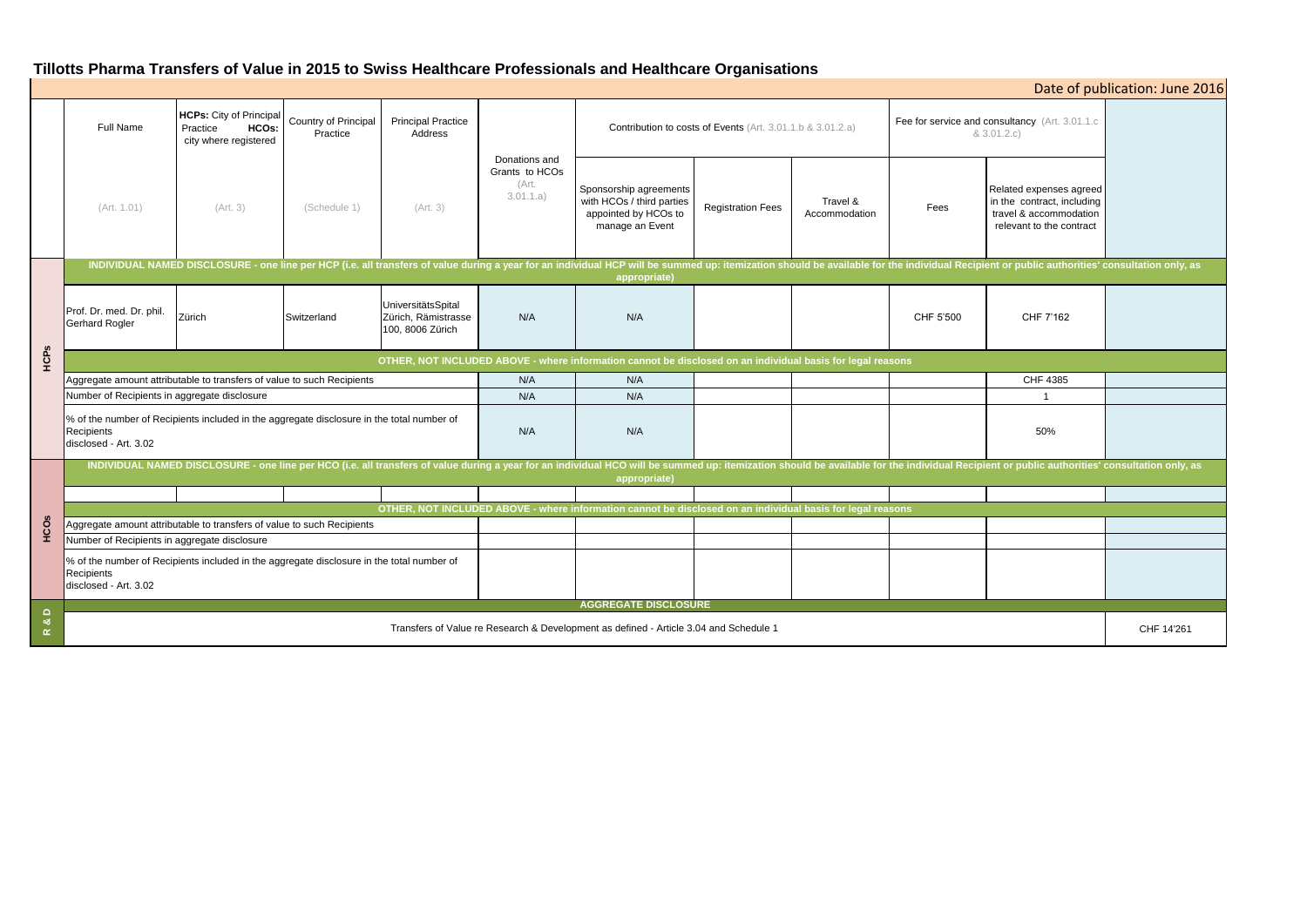

# **Methodological Notes**

# **Disclosure by Tillotts Pharma of payments to Swiss healthcare professionals and healthcare organisations in 2015**

The Code of conduct of the pharmaceutical industry in Switzerland on cooperation with healthcare professional circles and patient organizations (Pharma Cooperation Code) mandates the public disclosure in 2016 of certain transfers of value made during 2015 to Swiss healthcare professionals and healthcare organisations. The disclosure data will be published on the website of Tillotts Pharma, [www.tillotts.com.](http://www.tillotts.com/) The disclosure requirements are set forth in Section 2 of the Pharma Cooperation Code.

The methodological notes below explain the data Tillotts Pharma have disclosed and how the data have been prepared, to assist the reader's understanding. Inclusion of these methodological notes alongside the disclosure data is mandated by Articles 281 – 282 of the Pharma Cooperation Code.

#### **VAT**

VAT is excluded from all disclosures of transfer of value.

#### **Currency**

All disclosures are made in Swiss Francs (CHF). Where the original payment was made in Euros, the sum was converted to Swiss Francs at the 2015 average annual exchange rate published by the European Central Bank.

# **Consolidated Disclosures of the Corporate Group and Cross-border Payments**

The disclosures represent the consolidated transfers of value made by the Tillotts Pharma corporate group in line with the EFPIA Disclosure Code's dictate that separate entities belonging to the same multinational company (which could be the parent company and subsidiary company) shall be deemed to constitute a single company. In 2015, all transfers of value represent payments made by Tillotts Pharma AG.

#### **Multi-year contracts**

Where multi-year contracts are included in the disclosure of transfer of value made by Tillotts Pharma in 2015, the disclosures related to these multi-year contracts represent the services rendered and paid for in 2015, and/or any expenses incurred and paid for in 2015, in each case under such contracts. In one instance, expenses are disclosed as they were incurred and paid for in 2015, but the related fee for service was not paid for in 2015 as the invoice was not received until 2016. As such fee for service was paid in 2016, it will be disclosed as part of the next reporting cycle in 2017.

# **Data included**

The data disclosed by Tillotts Pharma is consistent with the requirements of the Pharma Cooperation Code. The data can be categorised as follows:

# *Payment of consultants who provide services to Tillotts Pharma*

Disclosed data includes the payment of honoraria to Swiss healthcare professionals who provided services to Tillotts Pharma during 2015. Where applicable, the disclosure data also includes payment of reasonable expenses to such consultants incurred in the delivery of their services, such as travel